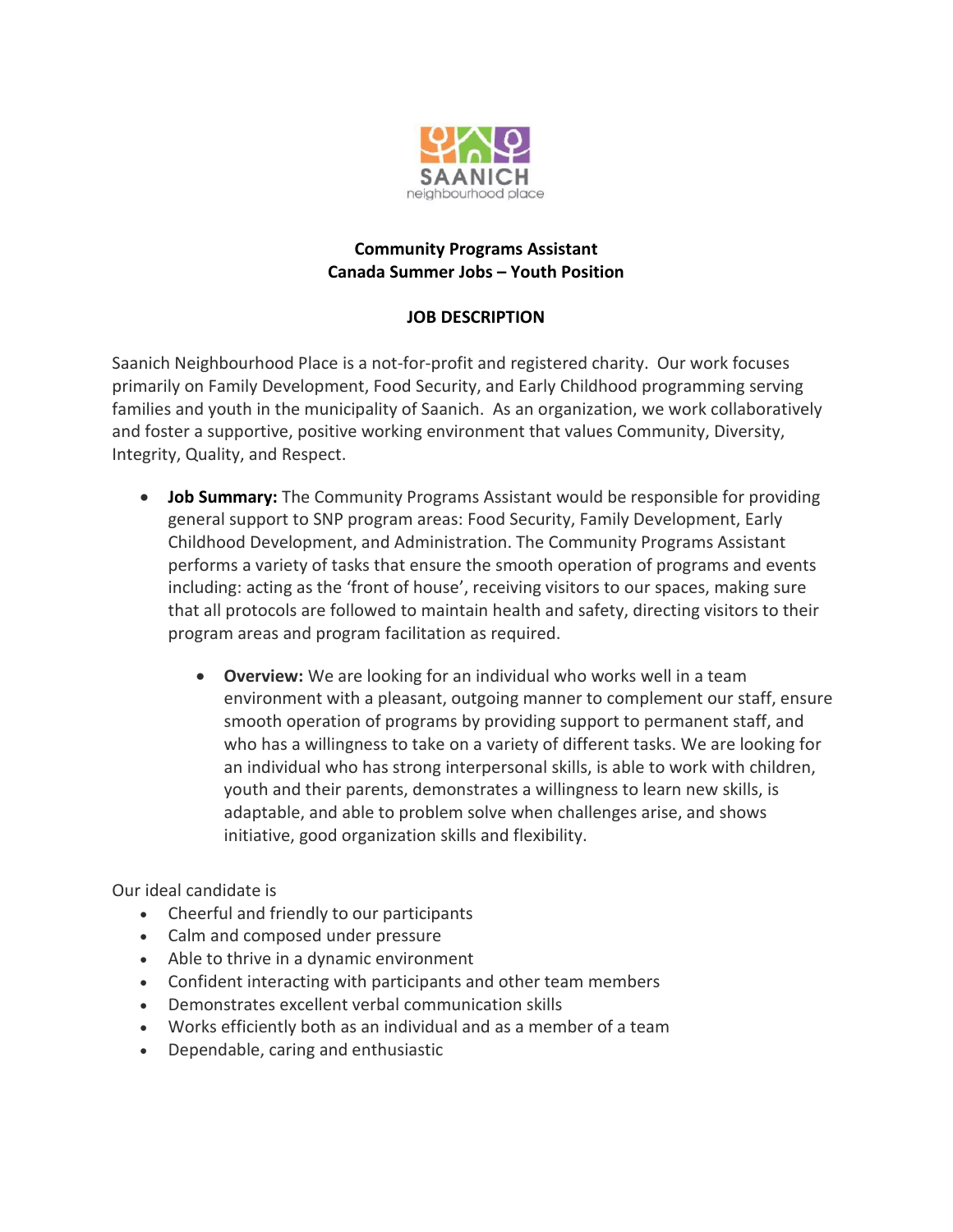# **Reports to:** Family Service Manager

## **Key Duties and Responsibilities**

Perform duties such as:

- Specific tasks will vary based on the needs of each program, which may include:
	- o Providing casual childcare for children 0-5 yrs of age whose parents are attending programs
	- o Assist with the preparation of snacks/food for programs
	- o Assist with program registration
	- o Act as facilitator for playgroups and kindergym programs
	- $\circ$  Assist with providing a welcoming and safe learning environment in childcare programs
	- o Provide a welcoming environment in our common spaces
	- $\circ$  Assist with cleaning program spaces and equipment after each session to ensure protocols for health and safety are maintained
	- o Greet program participants and direct them to program spaces
	- o Educating participants in health and safety protocols
	- o Assist other staff with set-up and tear down of program spaces
	- $\circ$  Processing program fees and collecting / receipting donations from participants
	- o Performing reception duties when required

## **Qualifications:**

- Youth aged 15 30 years; per the Canada Summer Jobs funding requirements
- Be a Canadian citizen, permanent resident, or person to whom refugee protection has been conferred under the Immigration and Refugee Protection Act for the duration of the employment term
- Relevant post-secondary in areas such as; Early Childhood Education, Child and Youth Care, Social Work or other related field of study or experience
- Criminal Record check
- Fully Vaccinated for COVID-19

# **Required Skills:**

The successful candidate will be required to demonstrate competency in the following areas:

- Ability to work collaboratively within a team setting as an active participant.
- Ability to be energetic, resilient and able to maintain composure in potentially challenging situations.
- Effective interpersonal skills, exhibiting a supportive, positive approach.
- Able to perform in the physical effort for lifting, bending, stooping, carrying and reaching overhead.
- Well organized and works independently when required